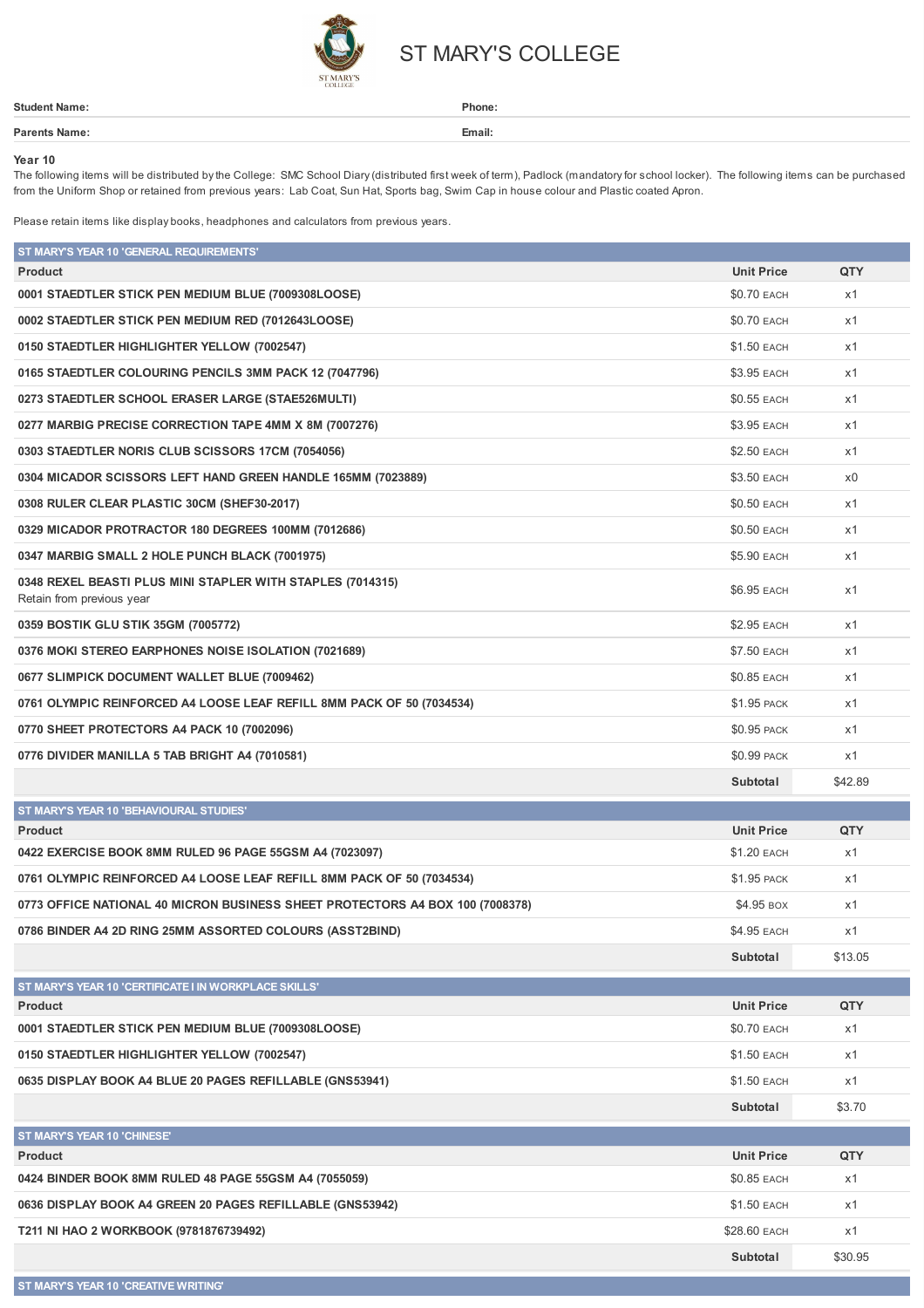| <b>Product</b>                                                                                     | <b>Unit Price</b>                | QTY       |
|----------------------------------------------------------------------------------------------------|----------------------------------|-----------|
| 0422 EXERCISE BOOK 8MM RULED 96 PAGE 55GSM A4 (7023097)                                            | \$1.20 EACH                      | x1        |
| 0631 DISPLAY BOOK A4 BLACK 20 PAGES REFILLABLE (GNS53930)                                          | \$1.50 EACH                      | x1        |
|                                                                                                    | Subtotal                         | \$2.70    |
| ST MARY'S YEAR 10 'DRAMA'                                                                          |                                  |           |
| <b>Product</b>                                                                                     | <b>Unit Price</b>                | QTY       |
| 0421 EXERCISE BOOK 8MM RULED 64 PAGE 55GSM A4 (7019578)                                            | \$1.00 EACH                      | x1        |
| 0584 WRITER PAD 8MM RULED 100 SHEET A4 (7091594LOOSE)                                              | \$2.00 EACH                      | x1        |
| 0631 DISPLAY BOOK A4 BLACK 20 PAGES REFILLABLE (GNS53930)                                          | \$1.50 EACH                      | x1        |
|                                                                                                    | Subtotal                         | \$4.50    |
| ST MARY'S YEAR 10 'ENGLISH'                                                                        |                                  |           |
| <b>Product</b>                                                                                     | <b>Unit Price</b>                | QTY       |
| 0421 EXERCISE BOOK 8MM RULED 64 PAGE 55GSM A4 (7019578)                                            | <b>\$1.00 EACH</b>               | x1        |
| 0584 WRITER PAD 8MM RULED 100 SHEET A4 (7091594LOOSE)                                              | \$2.00 EACH                      | x1        |
| 0631 DISPLAY BOOK A4 BLACK 20 PAGES REFILLABLE (GNS53930)                                          | \$1.50 EACH                      | x1        |
| 0635 DISPLAY BOOK A4 BLUE 20 PAGES REFILLABLE (GNS53941)                                           | \$1.50 EACH                      | x1        |
|                                                                                                    | Subtotal                         | \$6.00    |
| ST MARY'S YEAR 10 'FOOD TECHNOLOGY'                                                                |                                  |           |
| <b>Product</b>                                                                                     | <b>Unit Price</b>                | QTY       |
| 0424 BINDER BOOK 8MM RULED 48 PAGE 55GSM A4 (7055059)                                              | \$0.85 EACH                      | x1        |
| 0636 DISPLAY BOOK A4 GREEN 20 PAGES REFILLABLE (GNS53942)                                          | \$1.50 EACH                      | x1        |
|                                                                                                    | Subtotal                         | \$2.35    |
| ST MARY'S YEAR 10 'HEALTH AND PHYSICAL EDUCATION'                                                  |                                  |           |
| <b>Product</b>                                                                                     | <b>Unit Price</b>                | QTY       |
| 0421 EXERCISE BOOK 8MM RULED 64 PAGE 55GSM A4 (7019578)                                            | \$1.00 EACH                      | x1        |
|                                                                                                    |                                  |           |
| 0636 DISPLAY BOOK A4 GREEN 20 PAGES REFILLABLE (GNS53942)                                          | \$1.50 EACH                      | x1        |
|                                                                                                    | Subtotal                         | \$2.50    |
| ST MARY'S YEAR 10 'HISTORY/GEOGRAPHY'                                                              |                                  |           |
| <b>Product</b>                                                                                     | <b>Unit Price</b>                | QTY       |
| 0422 EXERCISE BOOK 8MM RULED 96 PAGE 55GSM A4 (7023097)                                            | \$1.20 EACH                      | x1        |
| 0636 DISPLAY BOOK A4 GREEN 20 PAGES REFILLABLE (GNS53942)                                          | \$1.50 EACH                      | x2        |
| 0751 BANTEX PVC CLIPFOLDER A4 BLACK (7002183)                                                      | \$3.95 EACH                      | x2        |
|                                                                                                    | Subtotal                         | \$12.10   |
| ST MARY'S YEAR 10 'HOUSING AND INTERIOR DESIGN'                                                    |                                  |           |
| <b>Product</b><br>0033 STAEDTLER TRADITION PENCIL HB (7007061LOOSE)                                | <b>Unit Price</b><br>\$0.70 EACH | QTY<br>x1 |
| 0273 STAEDTLER SCHOOL ERASER LARGE (STAE526MULTI)                                                  | \$0.55 EACH                      | x1        |
|                                                                                                    |                                  | x1        |
| 0420 EXERCISE BOOK 8MM RULED 48 PAGE 55GSM A4 (7020477)                                            | \$0.85 EACH                      |           |
| 0584 WRITER PAD 8MM RULED 100 SHEET A4 (7091594LOOSE)                                              | \$2.00 EACH                      | x1        |
| 0635 DISPLAY BOOK A4 BLUE 20 PAGES REFILLABLE (GNS53941)                                           | \$1.50 EACH                      | x1        |
|                                                                                                    | Subtotal                         | \$5.60    |
| ST MARY'S YEAR 10 'INTRODUCTION TO COMMUNITY SERVICES (WITH A CHILD CARE FOCUS)'<br><b>Product</b> | <b>Unit Price</b>                | QTY       |
| 0761 OLYMPIC REINFORCED A4 LOOSE LEAF REFILL 8MM PACK OF 50 (7034534)                              | \$1.95 PACK                      | x1        |
| 0776 DIVIDER MANILLA 5 TAB BRIGHT A4 (7010581)                                                     | \$0.99 PACK                      | x1        |
| 0786 BINDER A4 2D RING 25MM ASSORTED COLOURS (ASST2BIND)                                           | \$4.95 EACH                      | x1        |
|                                                                                                    | Subtotal                         | \$7.89    |
|                                                                                                    |                                  |           |
| ST MARY'S YEAR 10 'INTRODUCTION TO HOSPITALITY'<br><b>Product</b>                                  | <b>Unit Price</b>                | QTY       |
| T382 CAMBRIDGE HOSPITALITY 4TH EDITION (9781108404495)                                             | \$69.95 EACH                     | x1        |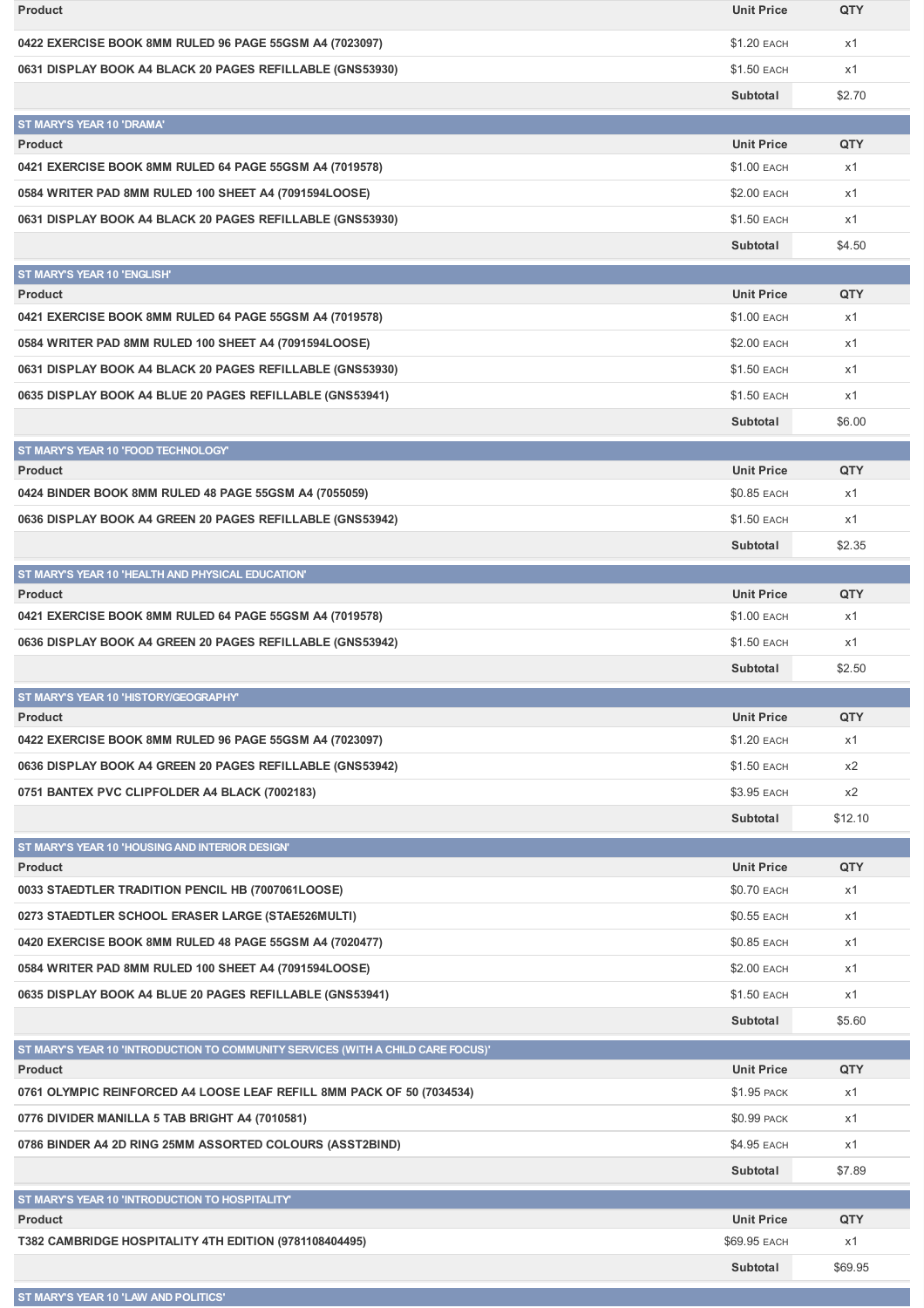| <b>Product</b>                                                                                      | <b>Unit Price</b>                | QTY       |
|-----------------------------------------------------------------------------------------------------|----------------------------------|-----------|
| 0422 EXERCISE BOOK 8MM RULED 96 PAGE 55GSM A4 (7023097)                                             | \$1.20 EACH                      | x1        |
| 0631 DISPLAY BOOK A4 BLACK 20 PAGES REFILLABLE (GNS53930)                                           | <b>\$1.50 EACH</b>               | x1        |
| 0635 DISPLAY BOOK A4 BLUE 20 PAGES REFILLABLE (GNS53941)                                            | \$1.50 EACH                      | x1        |
|                                                                                                     | Subtotal                         | \$4.20    |
| ST MARY'S YEAR 10 'LIFE AND FAITH'                                                                  |                                  |           |
| <b>Product</b>                                                                                      | <b>Unit Price</b>                | QTY       |
| 0421 EXERCISE BOOK 8MM RULED 64 PAGE 55GSM A4 (7019578)                                             | \$1.00 EACH                      | x1        |
| 0636 DISPLAY BOOK A4 GREEN 20 PAGES REFILLABLE (GNS53942)                                           | <b>\$1.50 EACH</b>               | x1        |
|                                                                                                     | Subtotal                         | \$2.50    |
| ST MARY'S YEAR 10 'MATERIALS AND DESIGN'                                                            |                                  |           |
| <b>Product</b>                                                                                      | <b>Unit Price</b>                | QTY       |
| 0033 STAEDTLER TRADITION PENCIL HB (7007061LOOSE)                                                   | <b>\$0.70 EACH</b>               | x1        |
| 0275 STAEDTLER RASOPLAST PENCIL ERASER LARGE (7008399)                                              | <b>\$1.65 EACH</b>               | x1        |
| 0635 DISPLAY BOOK A4 BLUE 20 PAGES REFILLABLE (GNS53941)                                            | \$1.50 EACH                      | x1        |
|                                                                                                     | Subtotal                         | \$3.85    |
| ST MARY'S YEAR 10 'MATHEMATICAL METHODS'                                                            |                                  |           |
| <b>Product</b>                                                                                      | <b>Unit Price</b>                | QTY       |
| 0393 CASIO CP400 CLASSPAD II GRAPHIC CALCULATOR CAS COLOUR (7102879)                                | \$249.70 EACH                    | x1        |
| 0422 EXERCISE BOOK 8MM RULED 96 PAGE 55GSM A4 (7023097)                                             | <b>\$1.20 EACH</b>               | x1        |
|                                                                                                     | Subtotal                         | \$250.90  |
| <b>ST MARY'S YEAR 10 'MATHEMATICS'</b>                                                              |                                  |           |
| <b>Product</b>                                                                                      | <b>Unit Price</b>                | QTY       |
| 0388 CASIO FX-82AU PLUS II 2ND EDITION SCIENTIFIC CALCULATOR (7101295)<br>Retain from previous year | \$34.99 EACH                     | x0        |
| 0422 EXERCISE BOOK 8MM RULED 96 PAGE 55GSM A4 (7023097)                                             | <b>\$1.20 EACH</b>               | x1        |
|                                                                                                     |                                  |           |
|                                                                                                     | Subtotal                         | \$1.20    |
|                                                                                                     |                                  |           |
| ST MARY'S YEAR 10 'MUSIC'<br><b>Product</b>                                                         | <b>Unit Price</b>                | QTY       |
| 0421 EXERCISE BOOK 8MM RULED 64 PAGE 55GSM A4 (7019578)                                             | \$1.00 EACH                      | x1        |
| 0537 OLYMPIC MUSIC BOOK FEINT AND STAVED 8MM 48 PAGES A4 (7036783)                                  | \$2.00 EACH                      | x1        |
| 0584 WRITER PAD 8MM RULED 100 SHEET A4 (7091594LOOSE)                                               | \$2.00 EACH                      | x1        |
|                                                                                                     | <b>\$1.80 EACH</b>               |           |
| 0645 DISPLAY BOOK A4 BLACK WITH CLEAR FRONT (53938)                                                 |                                  | x1        |
|                                                                                                     | Subtotal                         | \$6.80    |
| ST MARY'S YEAR 10 'NEW MEDIA ART'                                                                   |                                  |           |
| <b>Product</b><br>0036 STAEDTLER TRADITION PENCIL 2B (7009953LOOSE)                                 | <b>Unit Price</b><br>\$0.70 EACH | QTY<br>x2 |
|                                                                                                     | \$7.65 EACH                      | x1        |
| 0402 USB 16GB (ABACUSB16GB)                                                                         |                                  |           |
| 0566 QUILL VISUAL ART DIARY 110GSM 120 PAGE A4 PP BLACK (7010552)                                   | \$5.50 EACH                      | x1        |
| 0838 MICADOR LARGE TARTAN 1 ZIP PENCIL CASE 340 X 170MM (7003099)                                   | \$3.45 EACH                      | x1        |
|                                                                                                     | Subtotal                         | \$18.00   |
| ST MARY'S YEAR 10 'OUTDOOR EDUCATION'                                                               |                                  |           |
| <b>Product</b>                                                                                      | <b>Unit Price</b>                | QTY       |
| 0565 QUILL VISUAL ART DIARY 110GSM 120 PAGE A5 PP BLACK (7004827)                                   | \$3.50 EACH                      | x1        |
|                                                                                                     | Subtotal                         | \$3.50    |
| ST MARY'S YEAR 10 'SCIENCE'                                                                         |                                  |           |
| <b>Product</b>                                                                                      | <b>Unit Price</b><br>\$1.65 EACH | QTY<br>x3 |
| 0423 EXERCISE BOOK 8MM RULED 128 PAGE 55GSM A4 (7023098)                                            |                                  |           |
| 0631 DISPLAY BOOK A4 BLACK 20 PAGES REFILLABLE (GNS53930)                                           | \$1.50 EACH                      | x1        |
|                                                                                                     | Subtotal                         | \$6.45    |
| ST MARY'S YEAR 10 'SPORTS SCIENCE'                                                                  |                                  |           |
| <b>Product</b><br>0422 EXERCISE BOOK 8MM RULED 96 PAGE 55GSM A4 (7023097)                           | <b>Unit Price</b><br>\$1.20 EACH | QTY<br>x1 |